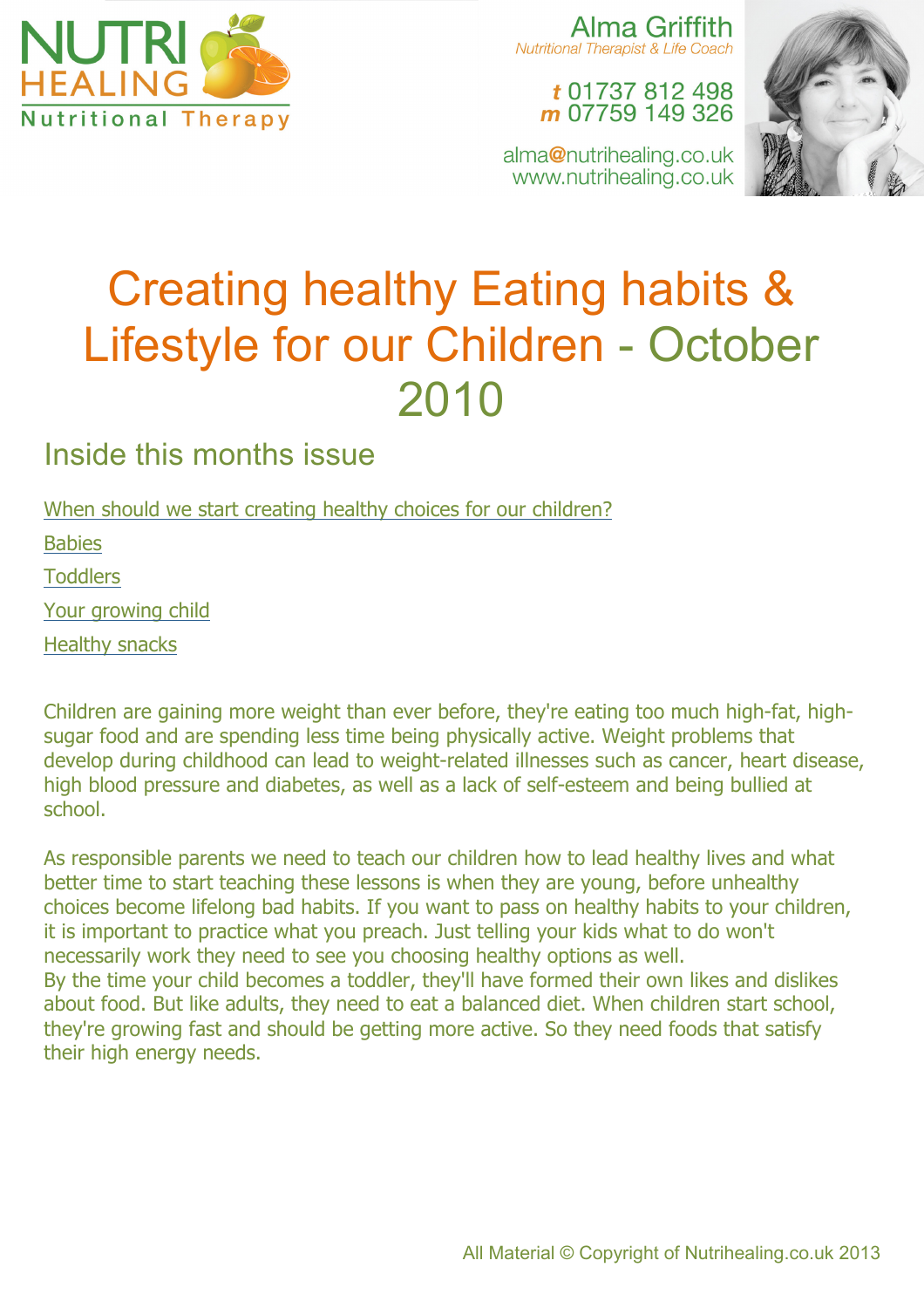## When should we start creating healthy choices for our children?

## **Breastfeeding**

In most cases, breast milk is the most perfect food for your baby. It contains easily digestible proteins, many factors that support your new baby's immature immune system, and other factors that aid in digestion. It is also low in cost and requires no preparation.

Breast fed babies are also less likely to have colic, upper respiratory infections, ear infections, constipation, asthma or allergies.

Breastfeed for 6 months exclusively and then, after starting solids, continue to breastfeed for at least 12 months and thereafter for as long as mutually desired.

#### **A few tips to remember**

- $\circ$  Prepare your own food for your baby, and then you know what ingredients are contained within food.
- o Introduce new foods to your baby's diet one at a time.
- $\circ$  Allow at least five days between each new food. This will give you time to spot any allergic reactions.
- $\circ$  Introduce them at breakfast or lunch to reduce the risk of any allergic symptoms developing during the night.
- $\circ$  Be sure to only give your baby foods that are appropriate for his/her age.
- o Make the progression from thin liquid purees to more solid, chunkier meals slowly, making sure that your baby is able to cope comfortably with the new texture every step of the way.
- $\circ$  Keep it wholesome no salt, no sugar, no additives
- $\circ$  Avoid forcing your baby to eat if they don't want to! Remember your baby has no way of telling you when they are full, give them only the amount they want, they will always make up for it next time.
- o Always test temperature of food
- o Never start a baby on solids before 4 months their little digestive systems are unable to cope with it. Normal transition is between 5-7 months and no later than 8 months is recommended.

Good website for baby recipes Homemade-baby food recipes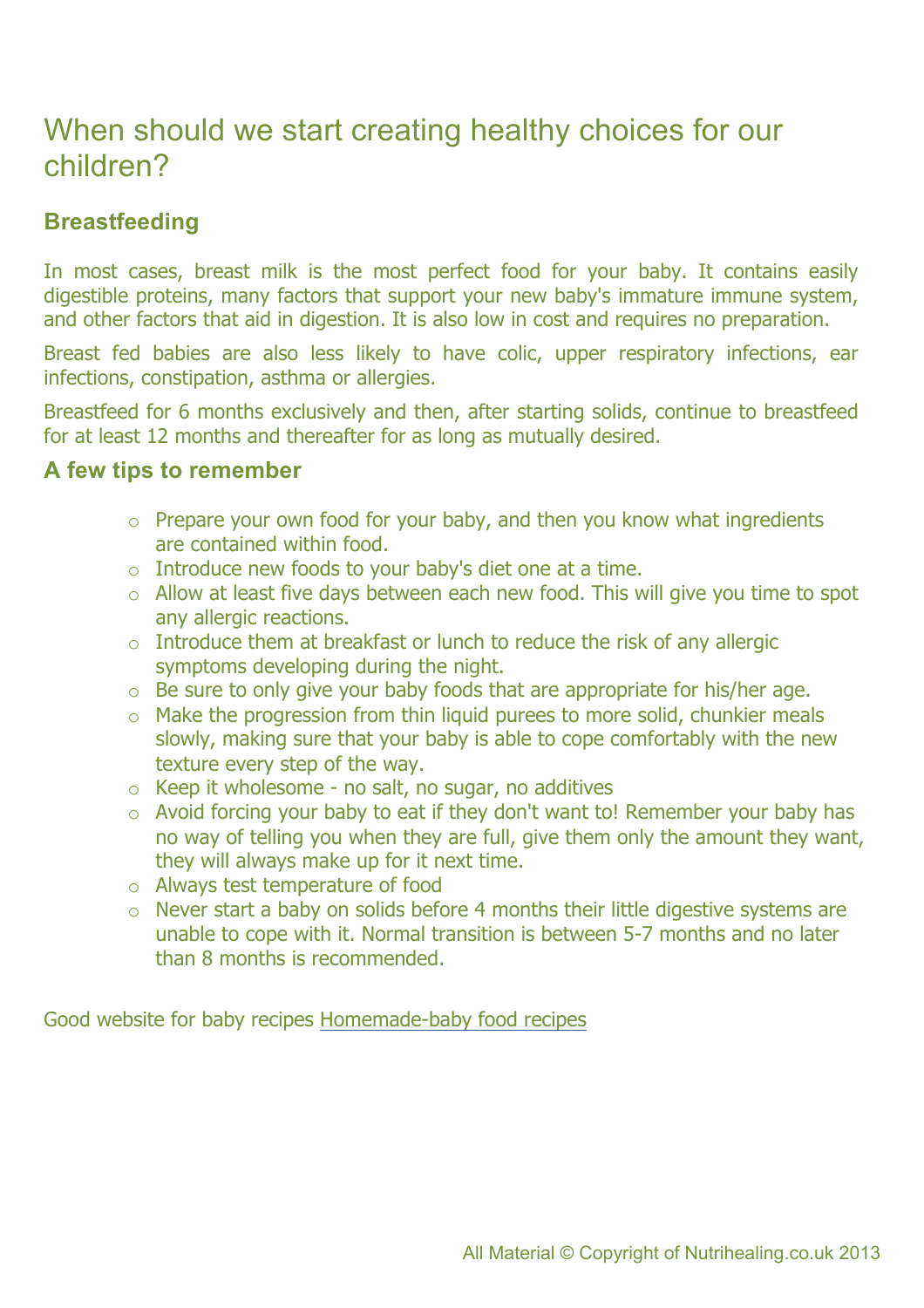# **Toddlers**

Toddlers can eat the same food as adults, but before they're two years old they can only eat small amounts. Young children need energy (calories) from food and nutrients such as protein, fat, carbohydrate, vitamins and minerals, to make sure their bodies work properly and can repair themselves.

### **What to give**

At this age, children grow very quickly and are usually very active, so they need plenty of calories and nutrients. A healthy and varied diet should provide all the nutrients your toddler need.

### **Remember to include these sorts of foods every day:**

- Milk and dairy foods these provide protein, vitamins and minerals and are a good source of calories for growing children.
- Meat, fish, eggs, beans, peas and lentils these are rich in nutrients such as protein, vitamins and minerals. You can give boys up to four portions of oily fish a week, such as mackerel, salmon and sardines, but it's best to give girls no more than two portions of oily fish a week.
- Bread, and other cereals such as rice, pasta and breakfast cereals, potatoes, and sweet potatoes - these starchy foods provide calories, vitamins, minerals and fibre.
- Fruit and vegetables these contain vitamin C, and other protective vitamins and minerals, as well as fibre.
- **Avoid**
- Salt or Sugar
- Fizzy or sugary drinks
- Raw eggs
- Whole or chopped nuts for under 5's because of the risk of choking you can crush or flake them. Careful with peanuts incase they are sensitive to them.
- Shark, swordfish and marlin, these fish contain relatively high levels of mercury, which might affect a child's developing nervous system.
- You should also avoid giving raw shellfish to your toddler to reduce their risk of getting food poisoning.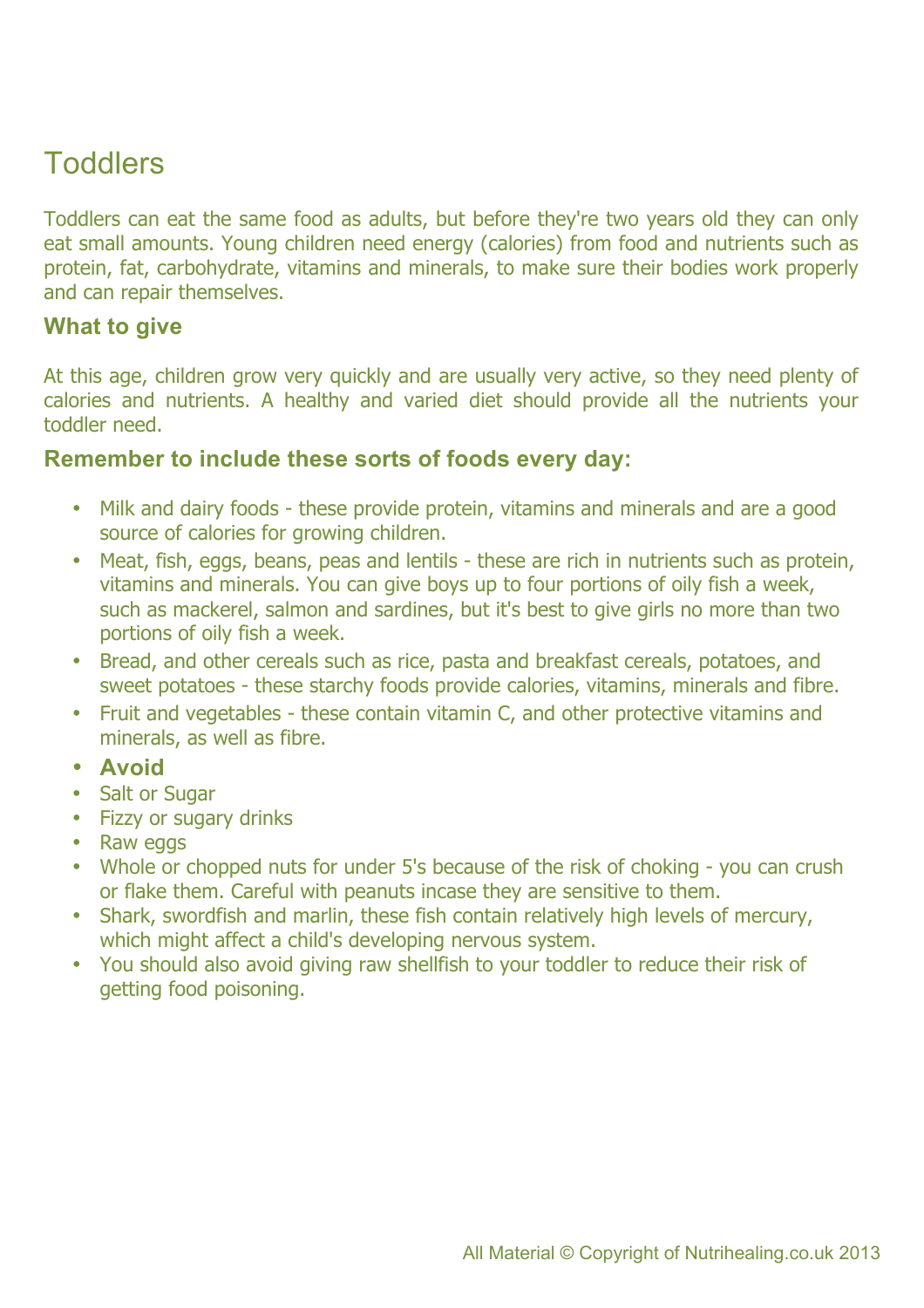# Your growing child

When your child first starts school, he or she will suddenly start growing fast and becoming more active. Children's energy and nutrient needs are high in relation to their body size compared to adults.

## **What to give**

Children need a healthy, balanced diet, which is rich in fruit, vegetables and starchy foods.

#### **Meal size**

Children often like to be treated like little grown-ups before they've really grown up and this applies to mealtimes as well, make sure they are given child size portions and not adult sizes. If they are presented with more food than their body needs and then made to clear their plates, that excess food converts to stored fat. So make sure they have a small plate and not an adult one.

Encourage your child to choose a variety of foods to help ensure that they obtain the wide range of nutrients they need to stay healthy.

#### **Remember to include these sorts of foods:**

- o Milk, cheese, yoghurt, soya beans, tofu and nuts are rich in calcium, which is needed for healthy bones and teeth.
- o Fortified breakfast cereals, margarine and oily fish are good sources of dietary vitamin D, which helps ensure a good supply of calcium in the blood and therefore healthy bones. The main source of vitamin D is from the action of sunlight on skin, but avoid strong sun especially around midday when there is a risk of burning.
- o Meat, particularly red meat and fish are rich sources of iron. Pulses (beans and lentils), green vegetables and fortified breakfast cereals are also good sources of iron. Iron is needed for healthy blood and research has shown that some children have low intakes of iron, particularly older girls.
- $\circ$  Continue to give at least two portions of fish a week to girls and 4 to boys because fish are a good source of protein, vitamins and minerals and they are low in saturated fat. Oily fish, such as mackerel, salmon and sardines, also contain omega 3 fatty acids.
- o Citrus fruit (such as oranges and lemons), tomatoes and potatoes, are all good sources of vitamin C, which is essential for health. Vitamin C may help the absorption of iron, so having fruit juice with an iron-rich meal could increase iron absorption.
- o Milk, margarine with added vitamins, green vegetables and carrots are all good sources of vitamin A, which is important for good vision and healthy skin.